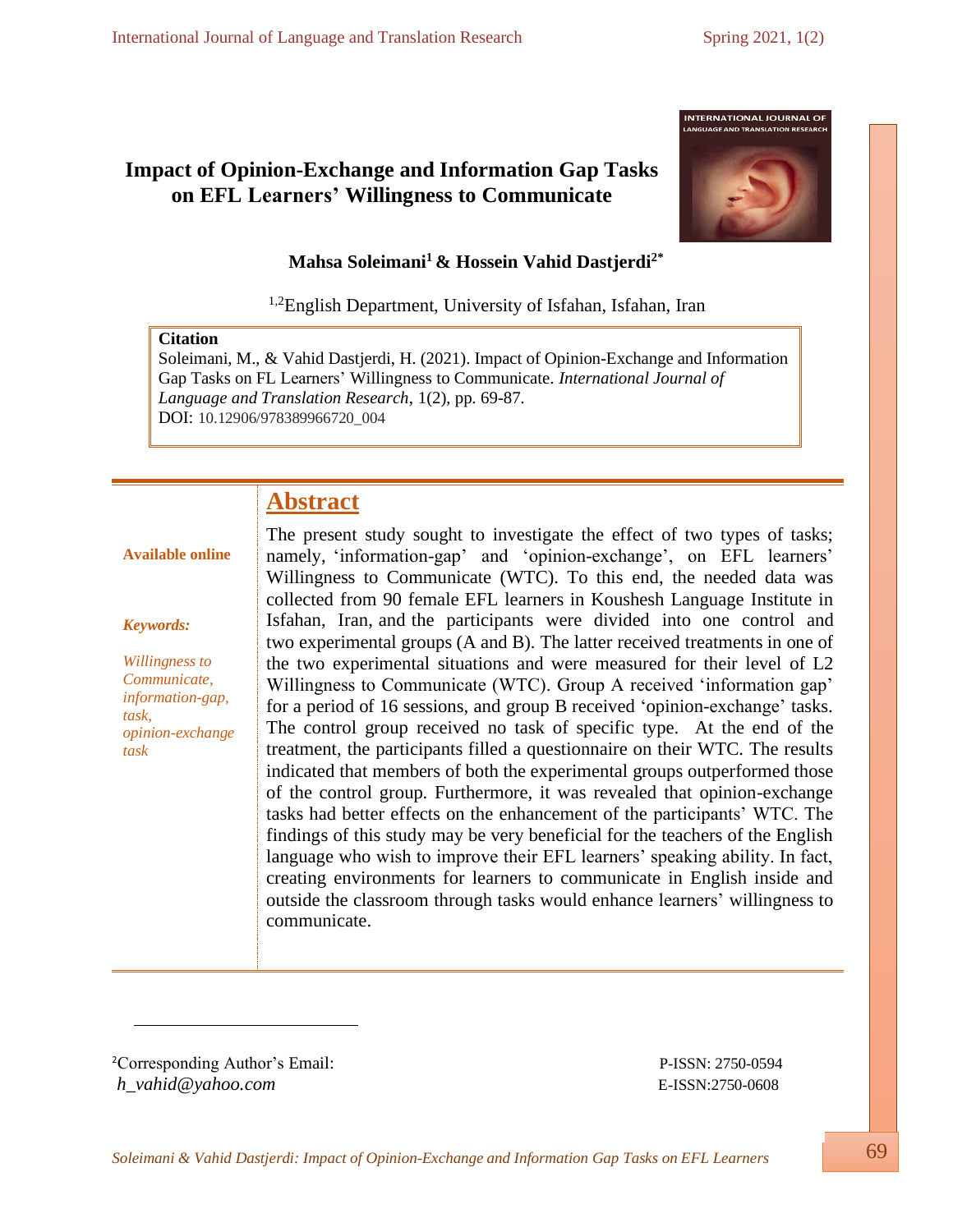#### **Introduction**

Task-based language teaching (TBLT) is one of the recent language teaching methodsthat aims to improve learners' speaking ability by engaging them in different tasks (Richards & Rogers, 2001). A task-based approach attempts to put the learners in the natural context needed for language use. As learners endeavor to perform a task, they will have opportunities to interact and to use their L2. Such an interaction is thoughtto make language acquisition easier for learners to work, to understand, and to expressthemselves. By doing so, they check to see if they have understood the message correctly and, sometimes, they have to ask for clarification. Through interaction with others, language learners listen to the language that may be beyond their present ability, but may be integrated into their knowledge of L2 for use in the future. (Ellis, 2009), ''the central purpose we are concerned with is language learning, and task presents this in the form of a negotiation between knowledge that the learner holdsand new knowledge''. Task-based language learning (TBLL) does not include specification of a sequence for language teaching but consists of a sequence ofcommunicative tasks to be done in the L2 (Nunan, 2005). It gives learners a sample of the target language which is organized based on the purposes which people uselanguage (Richards & Renandya, 2002, p. 94).

The literature on TBLT has witnessed several classifications of tasks based on factors such as time, mental or linguistic resources needed, or their being real-life or pedagogical (Ellis, 2008). An interesting line of inquiry has been to investigate the potential of different tasks to foster learners' speaking ability (e.g., Ellis, 2009; Murad, 2009).

Task-based teaching is a generally approach to teaching process. The teaching method is seen as a set of communicative tasks that are directly related to curricular aims. Nunan (1991) views the task as a part of meaning-focused work, which involves learners in comprehending, manipulating, producing and interacting in the targetlanguage.

There are a number of different explanations in the literature about what a task really is. However, many researchers today make an important difference between target tasks, which students need to do outside the classroom, and pedagogical tasks, which form the base of the classroom activity during the teaching.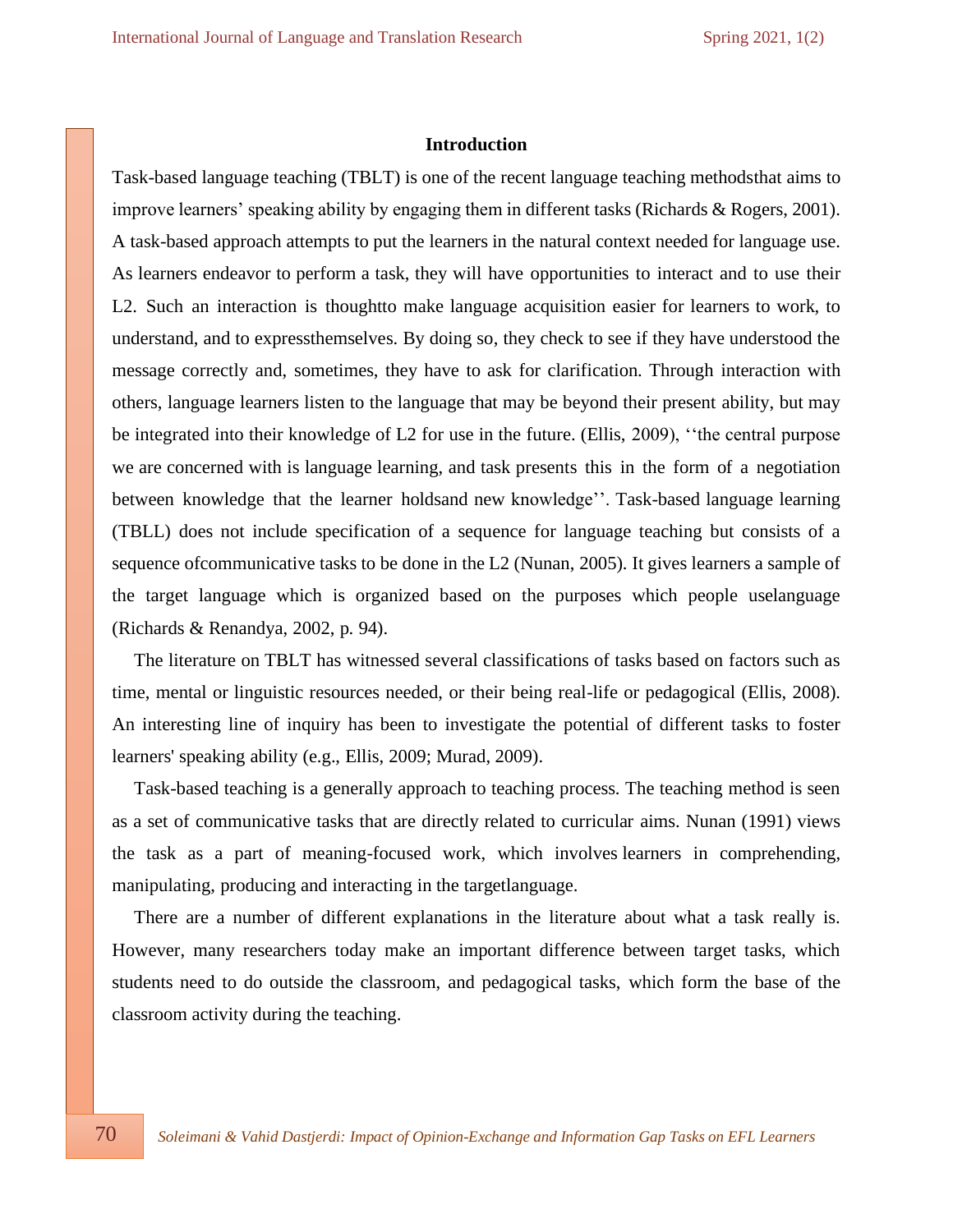As far as target tasks are concerned, Song and Zhang (2008) list a number of them for example: buying a pair of shoes, making an airline reservation, borrowing a library book, taking a driving test, typing a letter and making a hotel reservation. He sums up a description of task in this way: by task, it is meant the hundred and one things people do in everyday life, at work, at play, and in –between. Tasks are things that students typically do outside of the classroom. The last rationale for language instruction is to enable learners to complete these activities successfully in the real world using the target language.

#### **Willingness to Communicate (WTC) and Second LanguageAcquisition (SLA)**

As more attention is paid to meaningful communication, more attention would be paid to Willingness to Communicate (WTC, hereafter). This is why investigation of WTC has always been the focus of those researchers overwhelmed with meaningful communication. This is due to the notion that communication has been replaced with other aims of language learning in modern world of L2 learning and teaching and, in this way, 'communication' stands for 'meaningful communication'. Therefore, when communication is deemed as the primary objective of language learning, WTC gets more and more significant for EFL learners.

Despite the vital role of WTC in rendering meaningful communication that is boosted in EFL contexts, only little attention has been paid to it. In this vein, Akbarzadeh and Narafshan (2016) put that WTC is a variable that has been frequentlyforegrounded in literature. They continue that for learning to talk in the L2, learners need to be willing to communicate in the L2. Therefore, developing learners` L2 WTC should be the fundamental goal of language instruction. Moreover, MacCIntyre et al. (2001) define WTC as a readiness to enter the discourse at a particular time with a specific person or persons. Considering WTC as a situational construct, researchers have examined how it is influenced by situational variables such as contextual variables and social support. As a conclusion to this, in a student-friendly environment student would be more willing to talk in class than a teacher-centered class. In a stress-free supporting environment, learners can build a better rapport not only with each other but also with the teacher, which will in turn boost the learning process to a considerable extent. Then willingness to communicate is very important in Second Language Acquisition. Second language acquisition, or SLA, has twomeanings. In a general sense, it is a term to define learning a second language. Specially, it is the name of the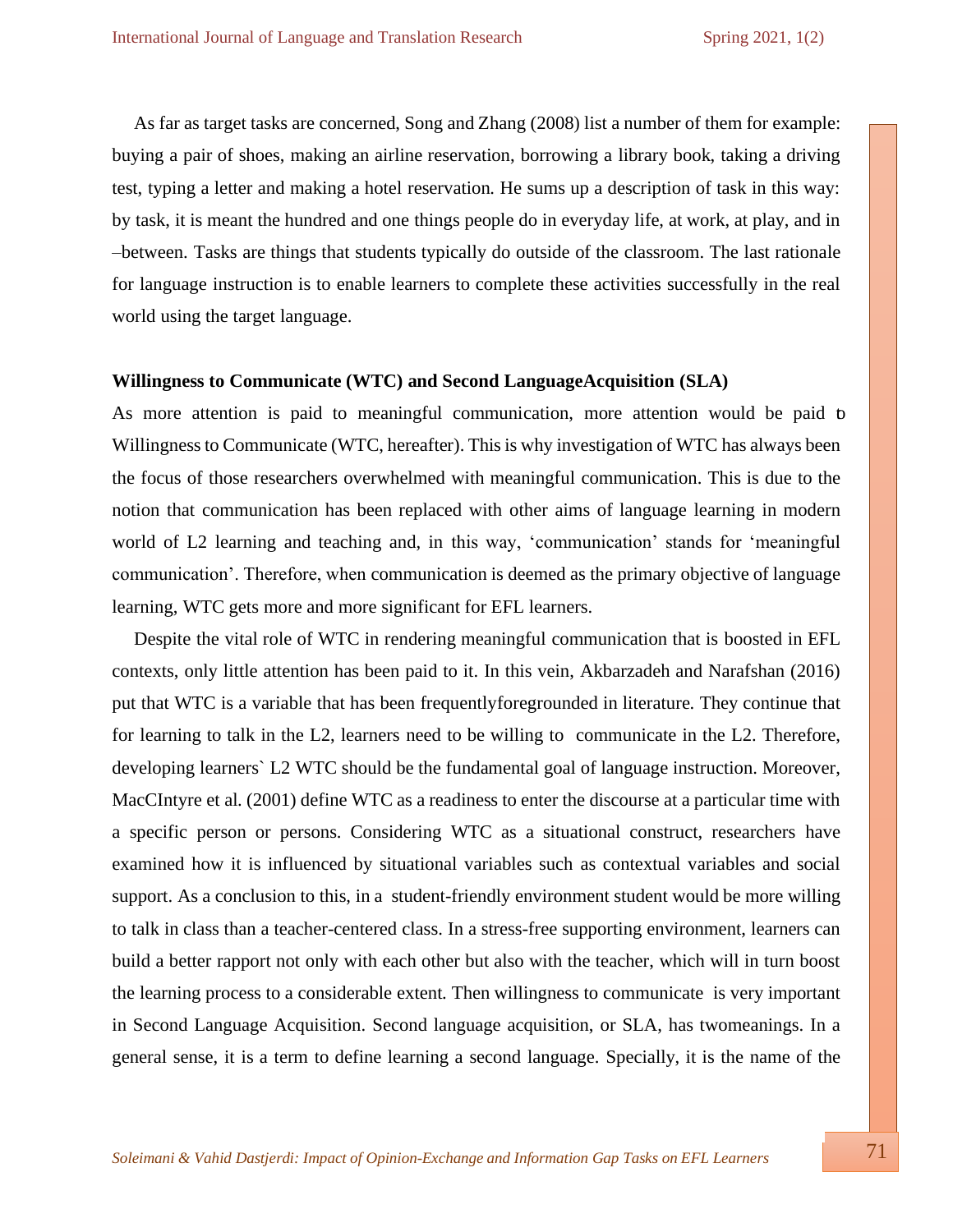theory of the procedure by which we acquire - or pick up - a second language. This is mainly a subconscious process, which occurs while wefocus on communication. It can be related with second language learning, which describes how formal language teaching helps us learn language through more conscious processes.

#### **Literature Review**

Many L2 teachers consider students' silence in the TESOL profession as a negative attribute. Evidence has shown that L2 teachers find it as a problem to get students to answer willingly in classrooms. It appears that learners whodo not participate in L2 interaction are usually regarded as being passive and unmotivated.

In the TESOL profession, which was dominated by communicative language teaching (CLT) methodology since the1970, researchers' common goal was to motivate learners to become communicators that are more effective. As Breen (2001) observes, "one of CLT's innovations was to advocate spontaneous learner communication through talk about topics and issues that were immediatelymeaningful to them" (p. 113). It is undeniable that students' participation is very important in language learning. Interaction research, for instance, provides abundant evidence for the simplifying role that participation plays in language acquisition. Therefore, researchers such as Macintyre, Dornyei, Clement, and Noels (1998) argue for the importance of promoting learners' WTC in L2 education.

English, which is defined as an international language, is used by more than one and ahalf billion people (Strevens, 1992) as a first, second, or foreign language for communication purposes. Therefore, the purpose of teaching English has moved from the mastery of structure to the ability to use the language for communicative purposes. Jahanshahi (2013) investigated whether college students who were learning English as a foreign language in the Iranian context were willing to communicate when they had an opportunity. The study utilized a quantitative data collection and analysis procedures. The appropriate method was quasi experimental design and data were analyzed through t-test. The total participants in this study were 80 English students (either translation or teaching) in South Tehran branch of Islamic Azad University. The Willingness to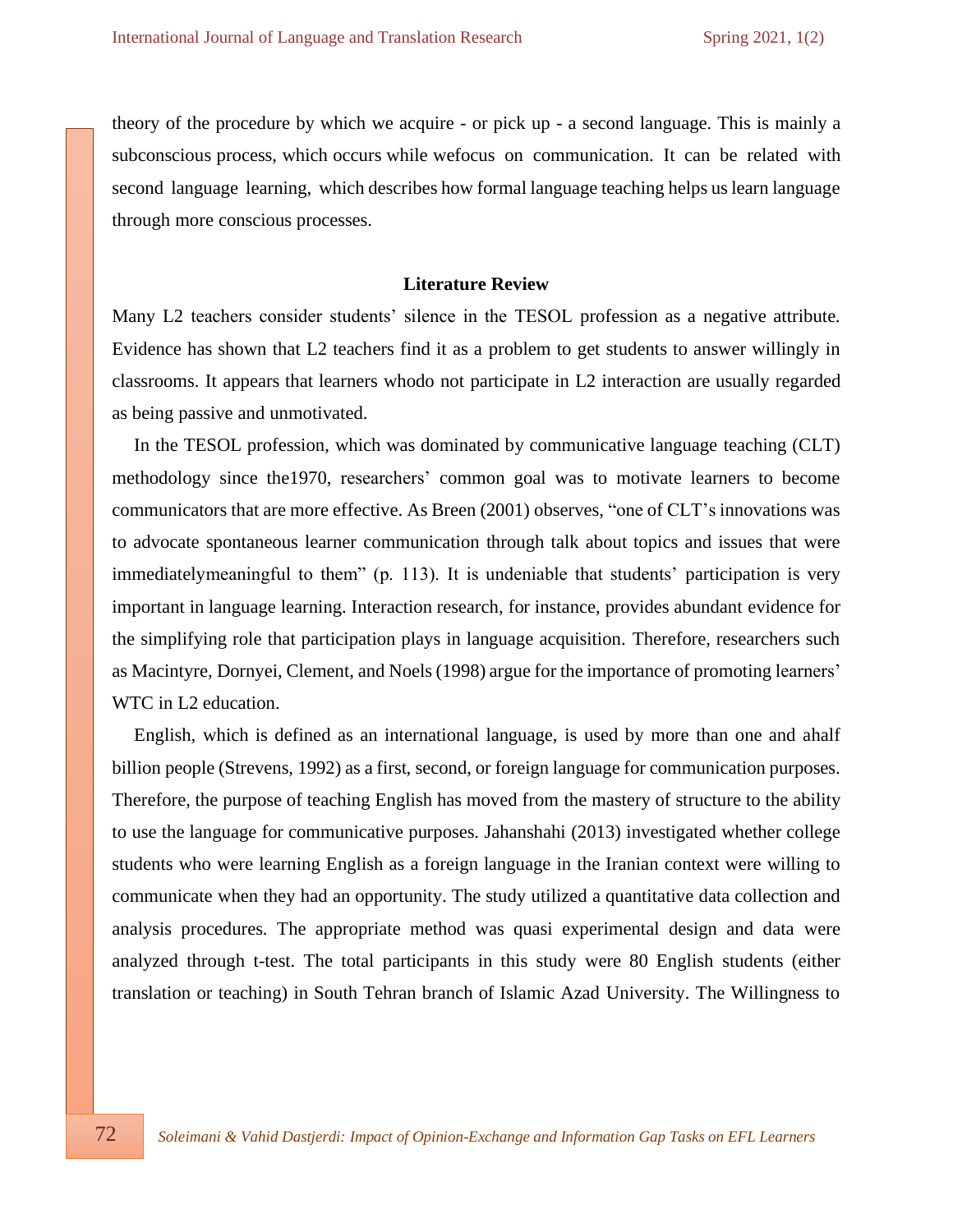Communicate questionnaire was distributed among theparticipants before and after the treatment (Group Work). The results showed that Group activities had a important effect on students' willingness to communicate and revealed that learners were willing to communicate in English. Participants preferred using group work; in such relax and calm atmosphere and enjoyable way to solve problems and go to classes they were more willing to communicate. Creating environments for learners to communicate in English inside and outside the classroom and via internet and synchronous chat would enhance learners willing to communicate.

Foroutanfar (2015) explored and compared the effectiveness of focus-on-form (FonF) task instruction (i.e., input vs. collaborative output tasks) on Iranian English asa foreign language (EFL) learners' willingness to communicate (WTC). To achieve the objective, 50 Iranian pre intermediate EFL students took part in this study. The FonF tasks were presented in the form of input FonF tasks (i.e., textual enhancement, processing instruction, and discourse tasks) and collaborative output FonF tasks (i.e., dictoglass, jigsaw, and text reconstruction tasks) to 2 classes of 50 pre-intermediate Iranian EFL students. Participants answered the pre-test-post-test questions of the WTCquestionnaire. The analysis of the paired samples t test in the input and collaborative output FonF tasks group showed that these types of FonF tasks did not improve the participants' WTC significantly. However, the participants in the collaborative output FonFtasks group outperformed those in the input FonF tasks groups. The results of thestudy imply that monitoring students' WTC in second/foreign language (L2) and improving it should be considered as one of the goals of L2 teachers and syllabus designers through implementation of collaborative FonF tasks.

Razmjoo (2015) investigated the effect of competitive and cooperative teaching on Iranian EFL learners' WTC. The participants included 120 Iranian femaleintermediate students studying at Ayandegan high school, in Shiraz. A 27-item likert type WTC questionnaire developed by MacIntyre et al (2001) was administered as a pre-test, then the learners were divided into two groupsrandomly, one group experienced the competitive teaching and the other group experienced the cooperativeteaching. The treatment took 20 sessions. The Fundamentals A from Top Notch Serieswas used as the material taught to learners. At the end of the experiment, the same WTC questionnaire was once again administered as the post-test. A paired sample t- Test was run on the mean scores of both groups to find the effect of teachingapproaches on learners' WTC. The results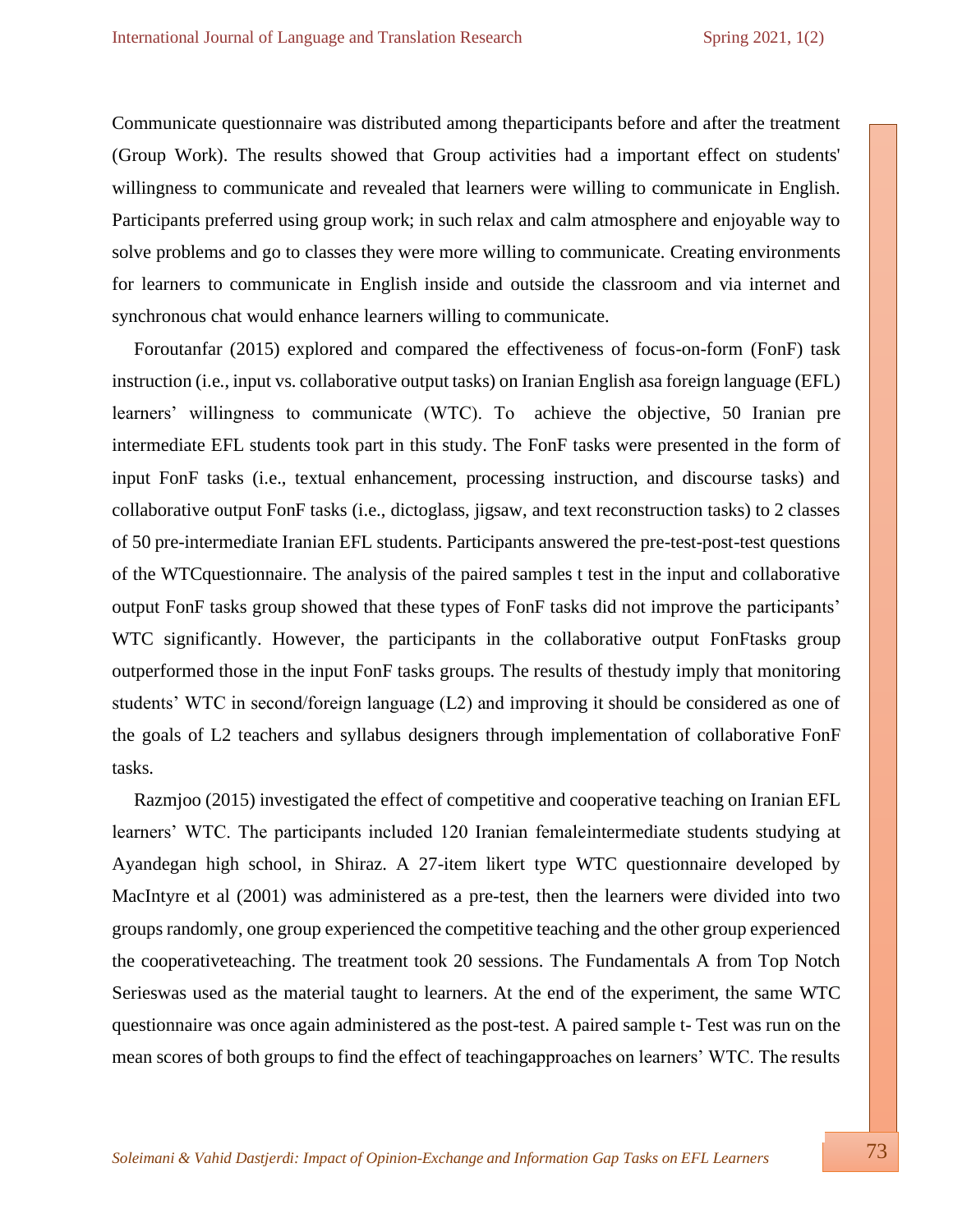showed that the cooperative teaching had a significant effect on learners' WTC. This means that different methods of teaching areinfluential on WTC of Iranian EFL learners.

One of the pedagogical implications of the research on the Willingness to Communicate (WTC) might be to propose practical ways of making language learnersmore willing to communicate in the classroom. Abdollahzadeh (2014) investigated the impact of teaching communication strategies (CSs) on Iranian EFL learners' WTC.To this end, 8 intact classes were included as the experimental and control groups. The control group underwent regular language instruction, while the experimental group received the treatment (i.e., communication strategy training). The selfreport measurement of WTC (MacIntyre, Baker, Clément, & Conrad, 2001) was done before(pretest) and after the treatment (post-test). The results of the independent-samples t- test showed that the degree of WTC of the treatment group was significantly higher compared with that of the control group. It was concluded that teaching CSs helps learners become more willing to communicate in the classroom.

Fatemipour and Mohammadi (2014) investigated different information-gap activities, and their effect on learners' willingness to communicate. More specifically,this study examined the effect of jigsaw, missing-information, and finding the differences activities on the learners' willingness to communicate. Using non- probability sampling, KET (Key English Test) was administered as test of homogeneity to select the research subjects. A total of 60 participants above the ageof 13 who were at the elementary level participated in this study. The subjects were assigned to three experimental groups. A questionnaire was also administered tomeasure the learners' willingness to communicate with the WTC scale, as a pre-test at the first session of the term. The treatment included the application of the three information-gap activities, in the three experimental groups, and at the end, the same questionnaire was applied as the post-test. The obtained results showed that therewere significant differences regarding the effects of information-gap activities on

Previous studies have revealed that there is a positive relationship between task-based language teaching and interaction between students. Although the term willingness to communicate may not seem a brand- new concept to be studied; however, the context in which it was implemented seems different in TBLT since willingness to communicative is enriched contextually. Task-based was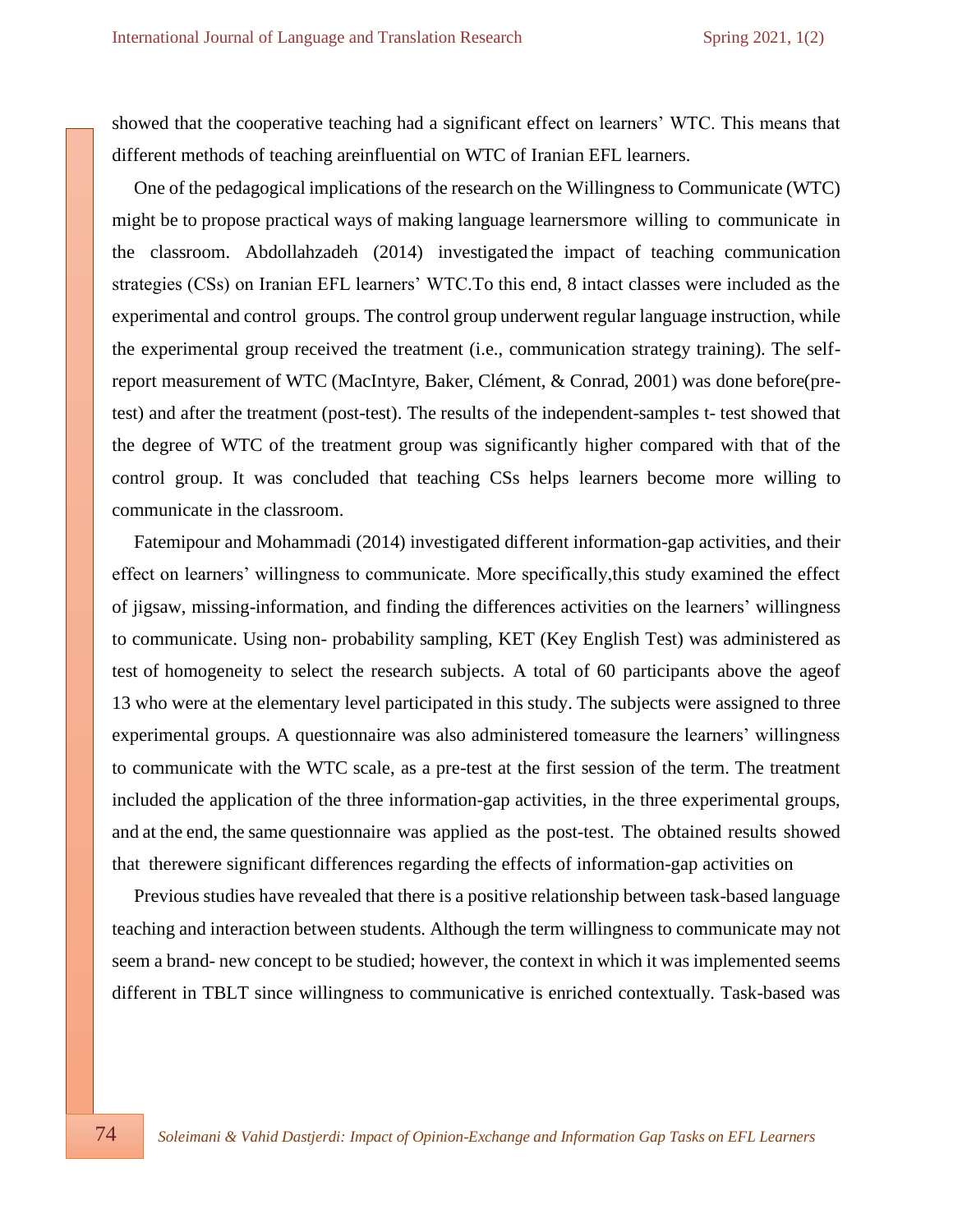thought to improve the atmosphere for learners to practice social contexts of the communication. Consequently, this study intended to determine to what extent two different tasks (opinion exchange task and information gap task) based on task-based languageteaching would influence EFL learners' speaking ability and willingness to communicate. Moreover, it sought to investigate whether these would be able to improve (any or both of) these two variables or not. (Maftoon & Sarem, 2013).

Several researchers have tried to examine ways in which learners' willingness to communicate could be fostered so that they can use their language for communication (Zarrinabadi, 2014). These studies have found several psychological and linguistic variables that influence learners' willingness to communicate (Ellis, 2009). An interesting line of inquiry has been to investigate the effect of teacher activities on promoting learners' willingness to communicate. Past research has shown that tasks are useful ways to enhance the students' speaking ability. Thepresent study aimed at applying information-gap and opinion-exchange tasks forIranian EFL learners to explore their effectiveness in improving their willingness to communicate skills.

The objective of this study was examining the effect of information-gap and opinion- exchange tasks on Iranian EFL learners' willingness to communicate. This studyactually aimed to find out whether different task types have the capacity to improve learners' willingness to communicate in the Iranian EFL context. Thus, the following research questions were addressed:

**RQ1:** Does information-gap task have a significant effect on Iranian EFL learners' willingness to communicate?

**RQ2:** Does opinion-exchange task have a significant effect on Iranian EFL learners' willingness to communicate?

**RQ3:** Is there a significant difference between the effects of information-gap and opinionexchange tasks on WTC?

#### **Methodology**

#### **Design of the Study**

An explanatory sequential mixed-methods design was used to collect and analyze the data of the study, and to explore the impact of opinion-exchange and information-gap tasks on learners' L2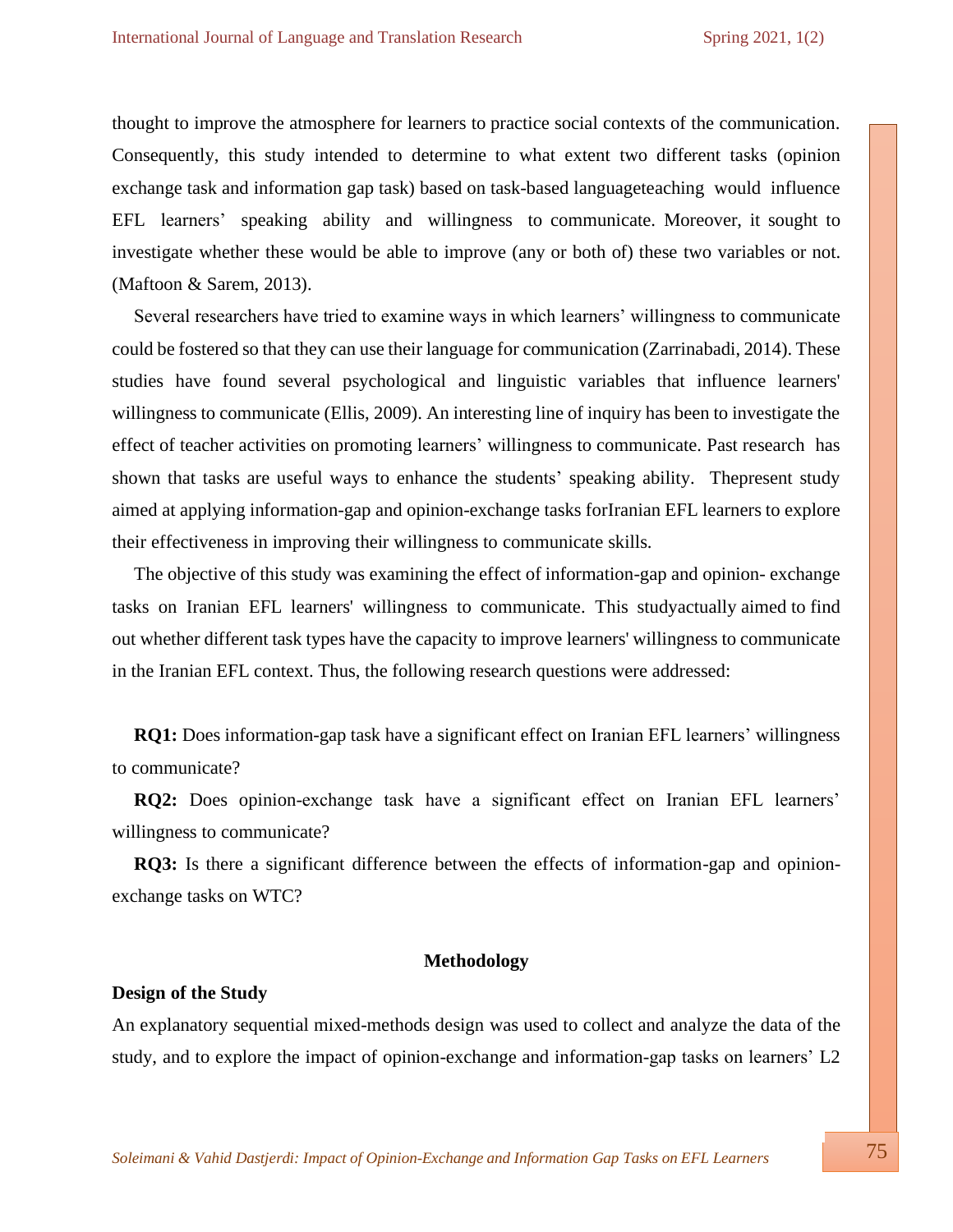## WTC.

#### **Participants**

 A sample of 90 female language learners of 13 to 18 years of age, learning English as a Foreign Language in Koushesh Language Institute of Isfahan, were selected based on OPT as the participants of this study. They were homogenized in terms of language proficiency.

#### **Instruments**

#### **Oxford Placement Test**

 The Oxford Placement Test (OPT) was used to measure the participants' language proficiency. In fact, OPT was used to make sure about the participants' homogeneity prior to the application of the treatment.

#### **Semi-Structured Interviews**

Semi-structured interviews were used in this study as qualitative tools for data collection.

#### **Willingness to Communicate Questionnaire**

 A self-report questionnaire was used for the aim of data collection at the quantitative phase of the study. The questionnaire was developed by MacIntyre et al. (2001). It comprises 26 items related to willingness to communicate inside the classroom. It has items assessing willingness to communicate in four language skills: reading, writing, speaking and comprehension. It is a Likerttype questionnaire ranging from 1 to 5, in which 1 is 'almost never willing' and 5 is 'almost always willing'.

#### **Procedure**

#### **Data Collection Procedure**

 Oxford Placement Test (OPT) was first implemented for the selection of the homogeneous participants. The selected participants were randomly assigned to experimental and control groups.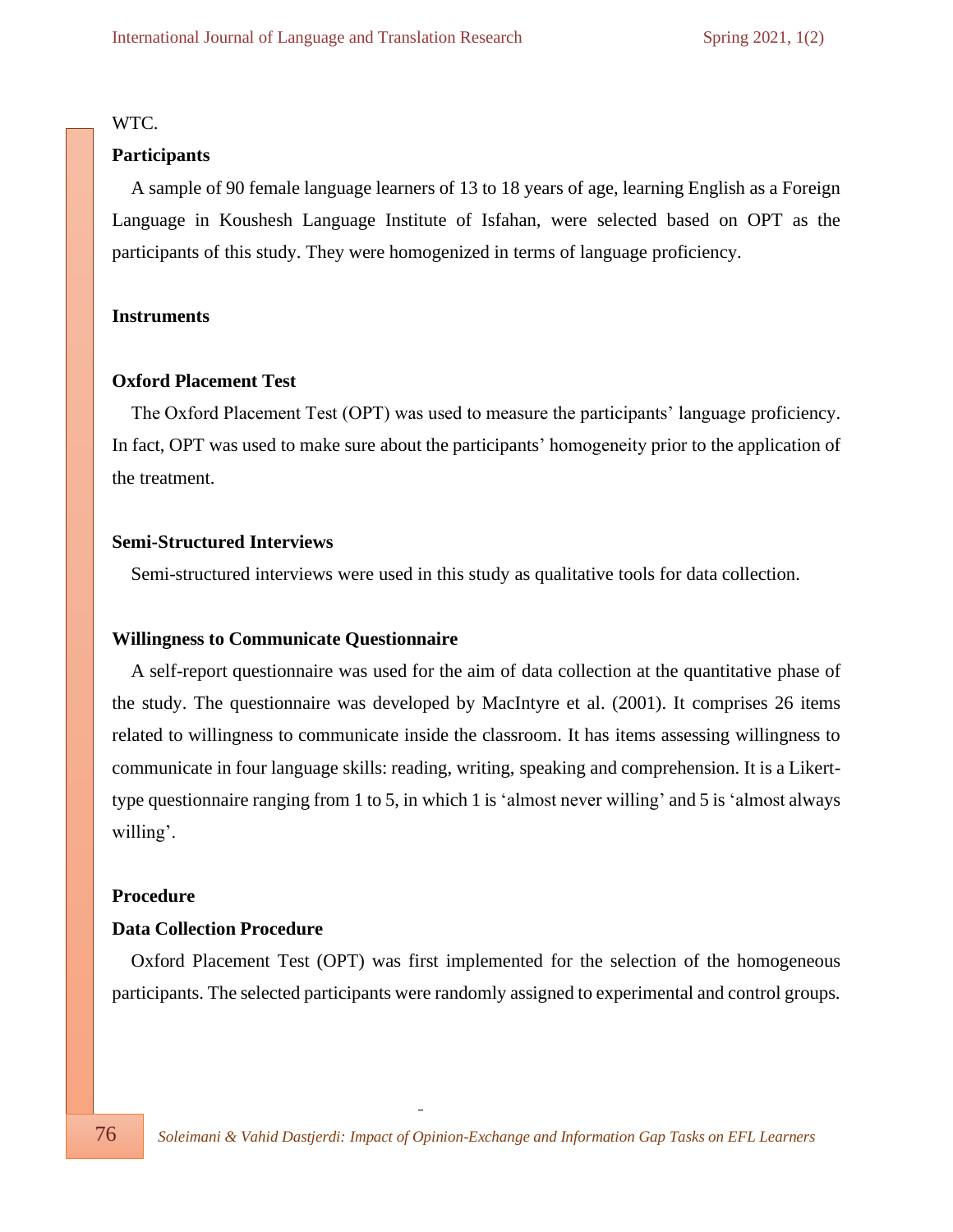Moreover, they were homogenized in terms of their willingness to communicate using their scores on a questionnaire developed by (MacIntyre et al., 2001).

In the next step, L2 learners' received treatments in one of the two experimental situations and were measured for their level of L2 WTC. Here, group A received information gap for a period of 16 sessions, while group B received opinion- exchange tasks. The control group received no task of specific type. At the end of the treatment, the participants filled a questionnaire on their WTC.

The experimental results, therefore, guided the development of a second, qualitative phase. The researcher developed and refined the qualitative research questions and implemented the qualitative phase in which semi-structured interview data were gathered and analyzed to assist the explanation and interpretation of the quantitative results. In the interviews, the participants were asked to talk their feelingstoward speaking in the classroom and the reasons for their feelings. Meanwhile,whenever the students referred to activities in the classroom, some probing questions were used.

#### **Data Analysis Procedure**

 As mentioned above, there were three groups in the study and one dependent variable (WTC). Thus, a one-way analysis of variance (ANOVA) was usedto analyze the results of the quantitative phase. Then, Tukey post hoc test was used to examine the areas of difference between the groups. For the qualitative data, the qualitative content analysis by Miles and Huberman (1994) was used to identify the major themes and reasons behind any possible effect of the two types of tasks on learners' willingness to communicate.

#### **Results**

The analysis of the data entailed the following tabulated results:

#### **Table 1**

| <b>Levene's Test</b>      |   |          |    |                             |                 |
|---------------------------|---|----------|----|-----------------------------|-----------------|
| for Equality of Variances |   |          |    | t-test for Equality of Mans |                 |
|                           |   |          |    | Sig.                        | 95% Confidence  |
|                           | F | $Sig.$ t | df | $(2 -$                      | Interval of the |
|                           |   |          |    | tailed)                     | Difference      |

#### *T-test for the Comparison of Homogeneity*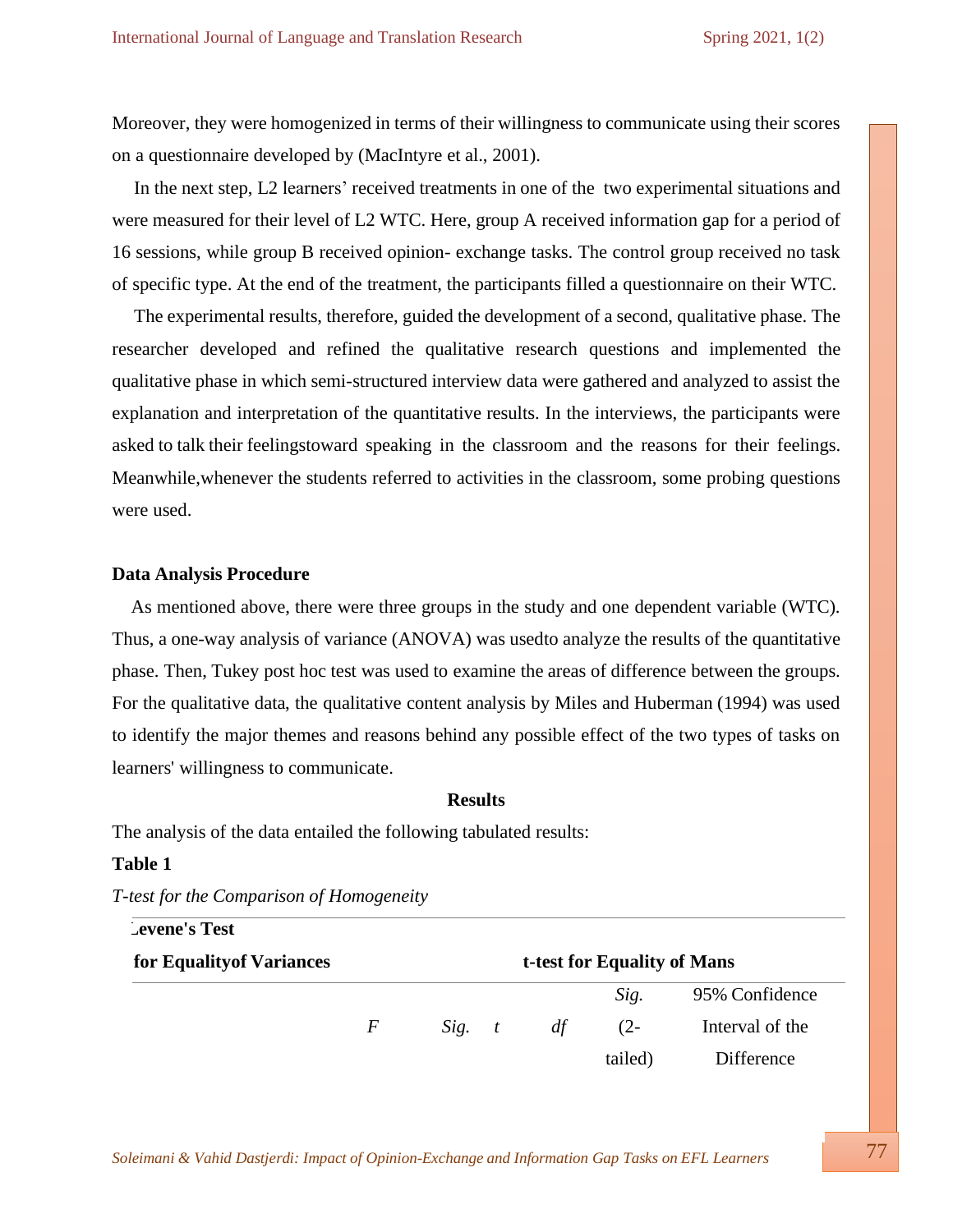|                 |              |      |                          |             |      | Lower      | Upper   |
|-----------------|--------------|------|--------------------------|-------------|------|------------|---------|
|                 | Equal        |      | $\overline{\phantom{a}}$ |             |      |            |         |
|                 | variances    | .014 | .906 .552                | 38          | .584 | $-2.10101$ | 1.20101 |
|                 | assumed      |      |                          |             |      |            |         |
| <b>VAR00001</b> | Equal        |      |                          |             |      |            |         |
|                 | variancesnot |      | $\overline{\phantom{a}}$ | 37.984 .584 |      | $-2.10103$ | 1.20103 |
|                 | assumed      |      | .552                     |             |      |            |         |

According to the above table, there is no significant difference between the performances of the participants in the OPT (Sig.  $= 0.584 > 0.05$ ). So, the participantswere all at the same level of proficiency prior to the treatment.

 In order to investigate the effect of using information gap task oncommunicative willingness, two sets of one-way ANOVA were run. The first one was between the participants' scores of the three groups on pre-test and the second one between immediate post-tests of three groups. The descriptive statistics of pre-test are presented in Table 2 below.

#### **Table 2**

# *Descriptive Statistics of the Participants' Performance on Pre-test*

|                            |                               |                     |      | 95% Confidence |              |                                |  |
|----------------------------|-------------------------------|---------------------|------|----------------|--------------|--------------------------------|--|
|                            | Mean<br>N                     | Std.                | Std. |                |              | Interval for Mean linimum axim |  |
|                            |                               | Deviation Error     |      | Lower          | Upper        | um                             |  |
|                            |                               |                     |      | Bound          | <b>Bound</b> |                                |  |
| Prettest of information    |                               |                     |      |                |              |                                |  |
| gapgroup                   | 30 1.3333 .72375 .18687 .9325 |                     |      |                | 1.7341       | $.00\quad2.00$                 |  |
| of<br>opinion<br>Prettest  |                               |                     |      |                |              |                                |  |
| exchange tasks group       | 30 1.4000                     | .73679 .19024 .9920 |      |                | 1.8080       | $.00 \quad 3.00$               |  |
| <b>Prettest of Control</b> | 30 1.1333 .74322 .19190 .7217 |                     |      |                | 1.5449       | $.00\quad2.00$                 |  |
| group                      |                               |                     |      |                |              |                                |  |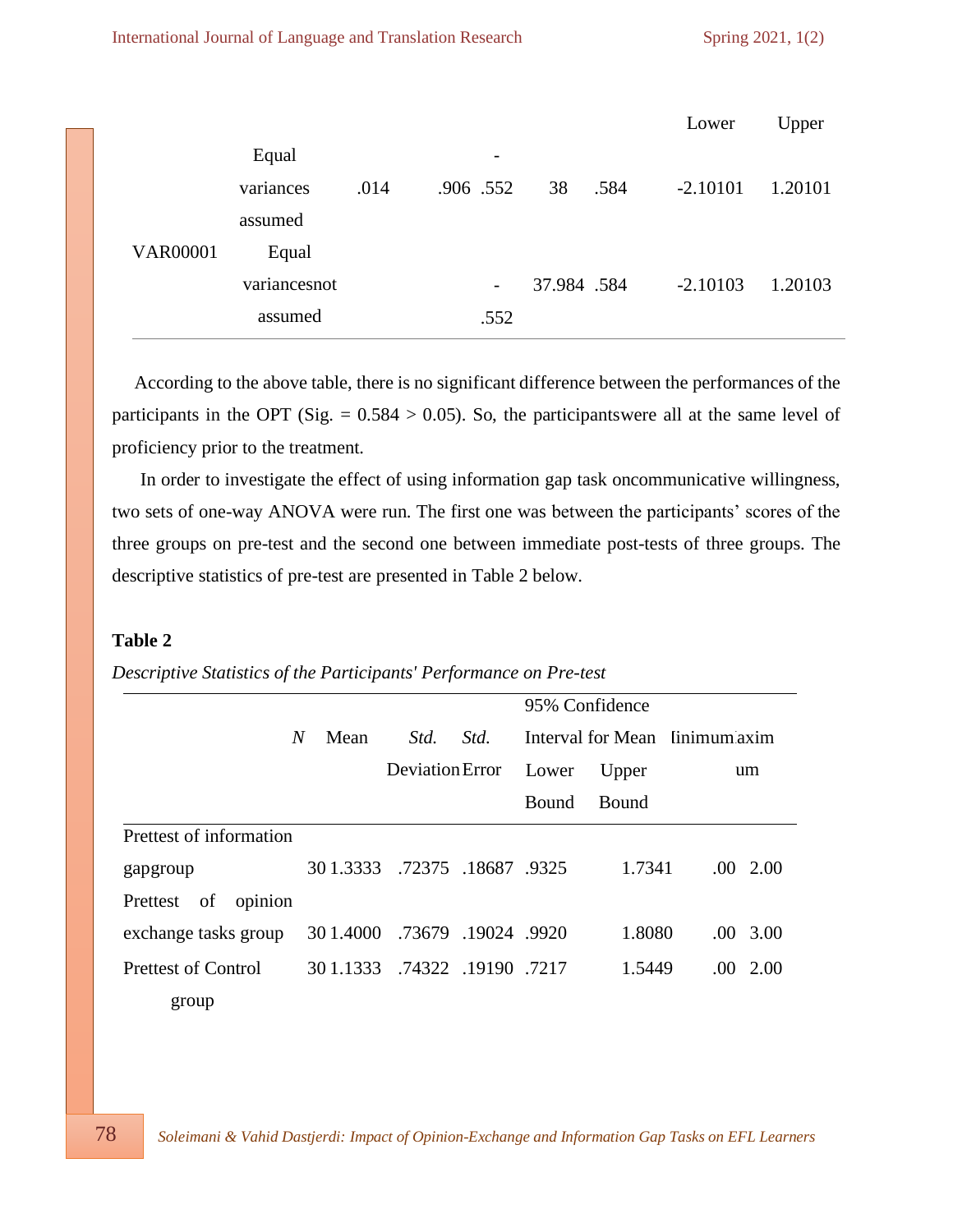| 90 1.2889 .72683 .10835 1.0705<br>Total |  |  |  | 1.5073 | $.00\quad 3.00$ |
|-----------------------------------------|--|--|--|--------|-----------------|
|-----------------------------------------|--|--|--|--------|-----------------|

According to Table 2, means of the three groups were almost the same. After collecting the data, ANOVA was performed using SPSS to see whether the differences between the three groups were significant or not. The results are presentedin Table 3 below.

## **Table 3**

|                | Sum of         | df             | <b>Mean</b>   |      | $\bm{F}$ | Sig. |
|----------------|----------------|----------------|---------------|------|----------|------|
|                | <b>Squares</b> |                | <b>Square</b> |      |          |      |
| <b>Between</b> | .578           | $\overline{2}$ |               | .289 | .535     | .589 |
| Groups         |                |                |               |      |          |      |
| Within         |                |                |               |      |          |      |
| Groups         | 22.667         | 42             |               | .540 |          |      |
| Total          | 23.244         | 44             |               |      |          |      |

*One-way ANOVA for Comparing the Performance of Groups*

 According to Table 3, the mean differences between the three groups were notsignificant (Sig= 0.589). This shows that the participants in the three groups were at the same level of knowledge. Figure 1 below shows the graphical comparison of the two groups on the pre-test.

#### **Figure 1**





To illuminate where the significant differences exist among the groups, post hoc test (with an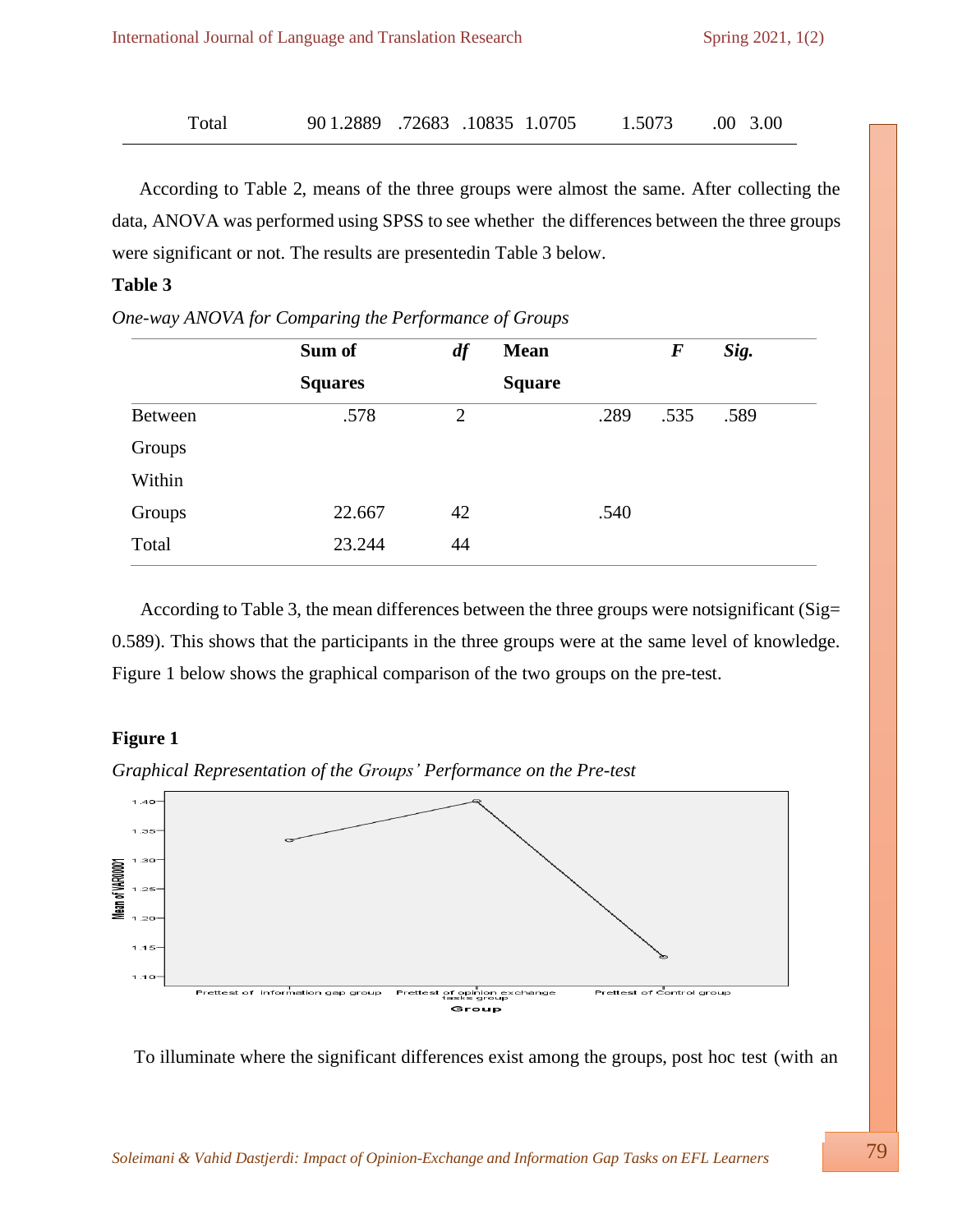alpha level of .05) was conducted. The results are shown in Table4.

# **Table 4**

*Post Hoc and Multiple Comparison of Three Groups*

|                     |                  | <b>Mean</b>        |              |          | 95% Confidence  |
|---------------------|------------------|--------------------|--------------|----------|-----------------|
| (I) Group           | $J)$ Group       | Difference(I- Std. | Sig.         |          | <b>Interval</b> |
|                     |                  | $\mathbf{J}$       | <b>Error</b> | Lower    | Upper           |
|                     |                  |                    |              | Bound    | Bound           |
|                     | Prettest of      |                    |              |          |                 |
| Prettest of         | opinion exchange | $-0.06667$         | .26825.967   | $-7184$  | .5850           |
| information gap     | tasks group      |                    |              |          |                 |
| group               | Prettest of      | .20000             | .26825.738   | $-.4517$ | .8517           |
|                     | Control group    |                    |              |          |                 |
|                     | Prettest of      |                    |              |          |                 |
| Prettest of opinion | information gap  | .06667             | .26825.967   | $-.5850$ | .7184           |
| exchangetasks       | group            |                    |              |          |                 |
| group               | Prettest of      | .26667             | .26825.585   | $-.3850$ | .9184           |
|                     | Control group    |                    |              |          |                 |
|                     | Prettest of      |                    |              |          |                 |
|                     | information gap  | $-.20000$          | .26825.738   | $-.8517$ | .4517           |
| Prettest of         | group            |                    |              |          |                 |
| Control group       | Prettest of      |                    |              |          |                 |
|                     | opinion exchange | $-26667$           | .26825.585   | $-9184$  | .3850           |
|                     | tasks group      |                    |              |          |                 |

 As the above table shows, there is no significant difference among the groups. The same statistical procedures were used for the post-test results. The results of statisticalanalysis of the post-test for the experimental and the control group are presented in Table 5.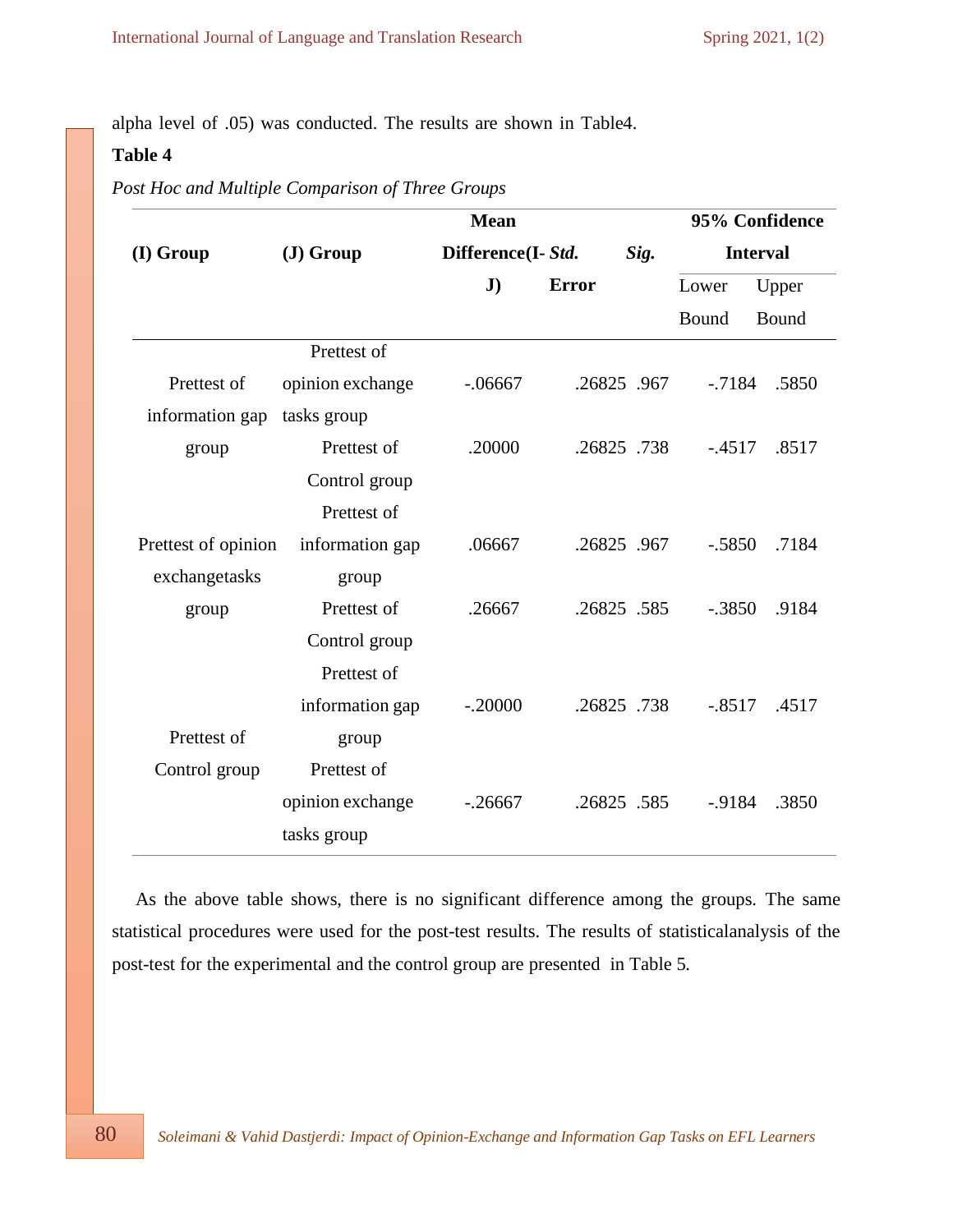### **Table 5**

*Descriptive Statistics for the Participants' Performance on the Post-test*

|                                                   | N  | <b>Mean</b> | Std.<br><b>Deviation</b> | Std.<br><b>Error</b> | 95%<br>Confidence<br><b>Interval</b><br>for Mean |                              | <b>Minimum</b> | <b>Maximum</b> |
|---------------------------------------------------|----|-------------|--------------------------|----------------------|--------------------------------------------------|------------------------------|----------------|----------------|
|                                                   |    |             |                          |                      | Lower<br><b>Bound</b>                            | <b>Upper</b><br><b>Bound</b> |                |                |
| Posttest of<br>information<br>gap group           | 30 | 2.4667      | .74322                   | .19190               | 2.0551                                           | 2.8783                       | 1.00           | 4.00           |
| Posttest of<br>opinion<br>exchange<br>tasks group | 30 | 3.8000      | .41404                   | .10690               | 3.5707                                           | 4.0293                       | 3.00           | 4.00           |
| Posttest<br>of<br>Control<br>group                | 30 | 1.6000      | .73679                   | .19024               | 1.1920                                           | 2.0080                       | .00            | 3.00           |
| Total                                             | 90 |             | 2.6222 1.11373           | .16603               | 2.2876                                           | 2.9568                       | .00            | 4.00           |

The mean score of the first experimental group rose from 1.33 on the pre-test to 2.46 on the post-test, which shows improvement. The mean score of the second experimental group, increased from 1.40 on the pre-test to 3.80 on the post-test, which indicates an improvement more than what is observed in the first experimental group. The control group's mean score was also improved a bit. In order to find out whether there are statistically significant differences on the learners' performance in three groups, the post-test scores were submitted to a one-way ANOVA analysis with between-group factor. The results are shown in Table 6.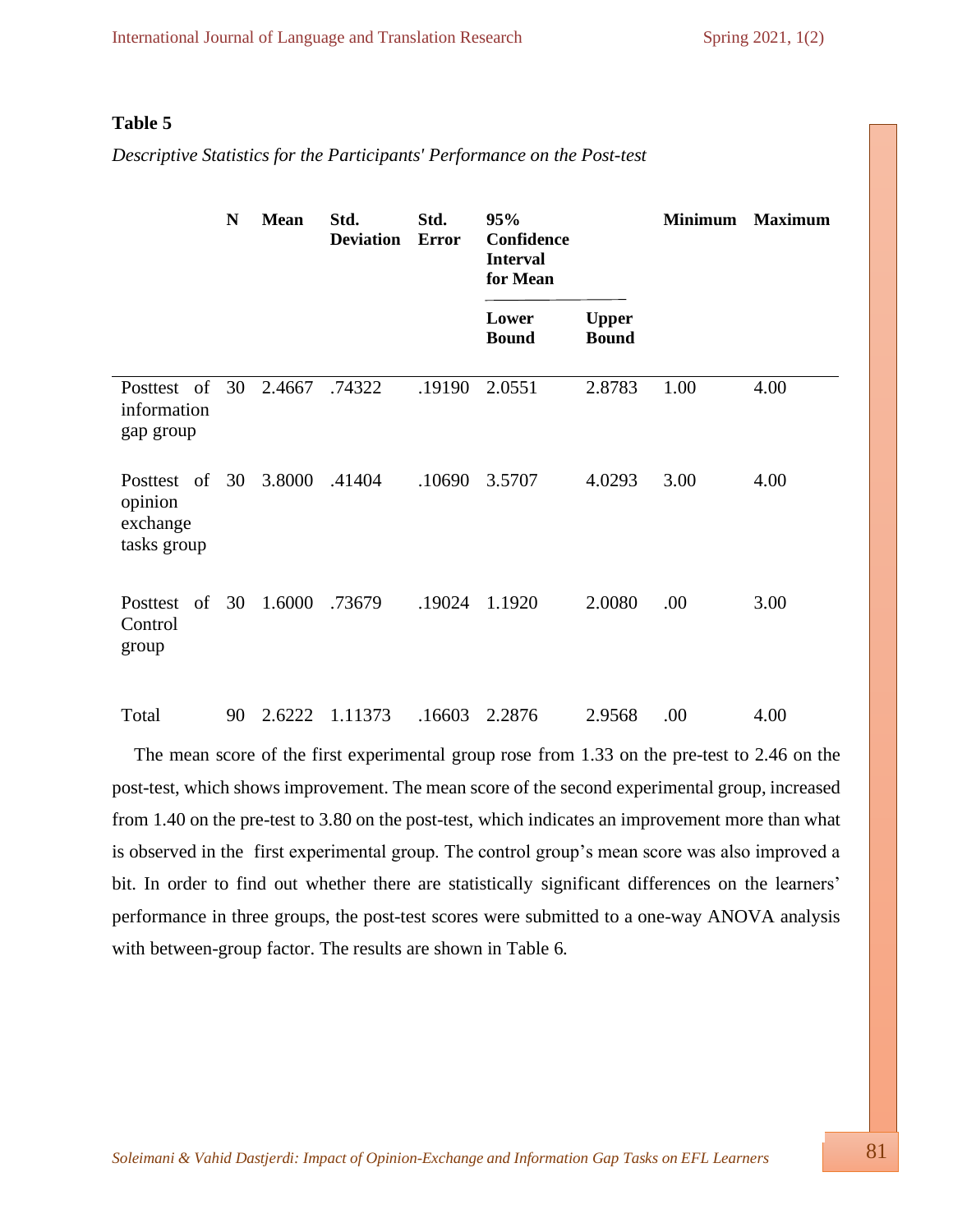# **Table 6**

|                       | Sum of         |    | <b>Mean</b>   |             |      |
|-----------------------|----------------|----|---------------|-------------|------|
|                       |                | df |               | $\bm{F}$    | Sig. |
|                       | <b>Squares</b> |    | <b>Square</b> |             |      |
| <b>Between Groups</b> | 36.844         | 2  | 18.422        | 43.632 .000 |      |
| Within Groups         | 17.733         | 42 | .422          |             |      |
| Total                 | 54.578         | 44 |               |             |      |

*One-way ANOVA for Comparing the Performance of Groups (Post-Test)*

As table 6 shows, the results (Sig=000) illustrated that the difference betweenthe performance of three groups is statistically significant. In other words, information andopinion gap activities had a supportive role in communicative learning. Toilluminate where the significant differences f a  $11$  among the groups, post hoc test(with an alpha level of .05) was conducted. The results are shown in Table 7.

## **Table 7**

*Post Hoc and Multiple Comparison of Three Groups*

| $(I)$ Group                                        | $J)$ Group                                         | <b>Mean</b><br><b>Difference</b><br>$(I-J)$ | Std.<br>Error | Sig. | 95%<br>Confidence<br><b>Interval</b><br>Lower<br><b>Bound</b> | Upper<br>Bound |
|----------------------------------------------------|----------------------------------------------------|---------------------------------------------|---------------|------|---------------------------------------------------------------|----------------|
| Post-test of<br>information<br>gapgroup            | Post-test of<br>opinion<br>exchange tasks<br>group | $-1.333333*$                                | .23727        | .000 | $-1.9098$                                                     | $-0.7569$      |
|                                                    | Post-test of<br>Control group                      | $.86667*$                                   | .23727        | .002 | .2902                                                         | 1.4431         |
| Post-test of<br>opinion<br>exchange<br>tasks group | Post-test of<br>information<br>gap<br>group        | $-1.33333^{*}$                              | .23727        | .000 | .7569                                                         | 1.9098         |
|                                                    | Post-test of                                       | $2.20000^*$                                 | .23727        | .000 | 1.6236                                                        | 2.7764         |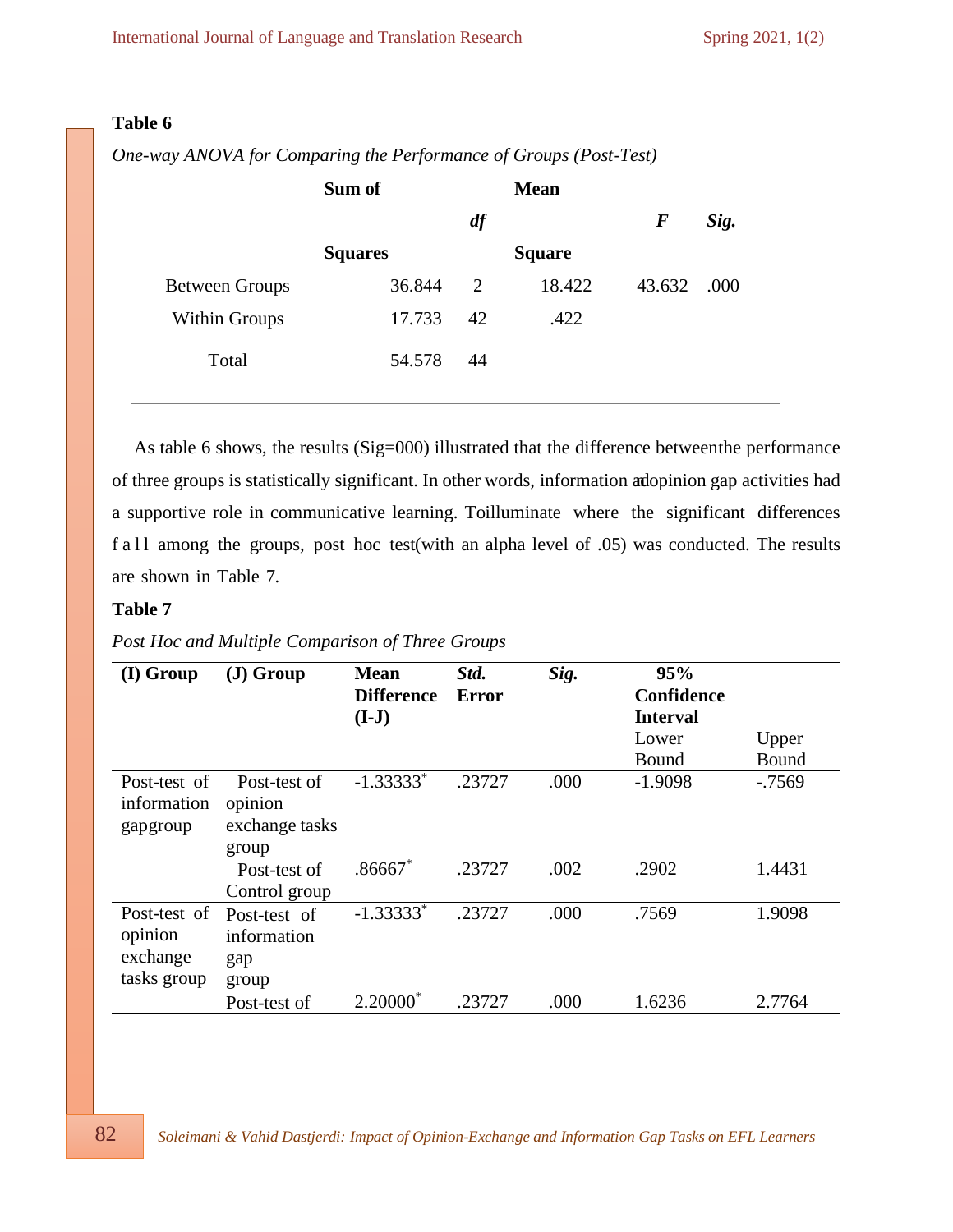|                                     | Control<br>group                                |                 |        |      |           |           |
|-------------------------------------|-------------------------------------------------|-----------------|--------|------|-----------|-----------|
| Post-test<br>of<br>Control<br>group | Post-test of<br>information<br>gap<br>group     | $-.86667$       | .23727 | .002 | $-1.4431$ | $-.2902$  |
|                                     | Post-test<br>opinion<br>exchange tasks<br>group | of $-2.20000^*$ | .23727 | .000 | $-2.7764$ | $-1.6236$ |

 The results revealed that information-gap and opinion-exchange outperformed the control group. It can be concluded that information-gap and opinion exchange activities had a significant and meaningful effect on participants' learning, but opinion-exchange task was more effective. Figure 2 shows the graphical comparison of the two groups on the post-test.

#### **Figure 2**





## **Discussion**

In this section, the obtained results mentioned above are discussed in order to find answers to the research questions.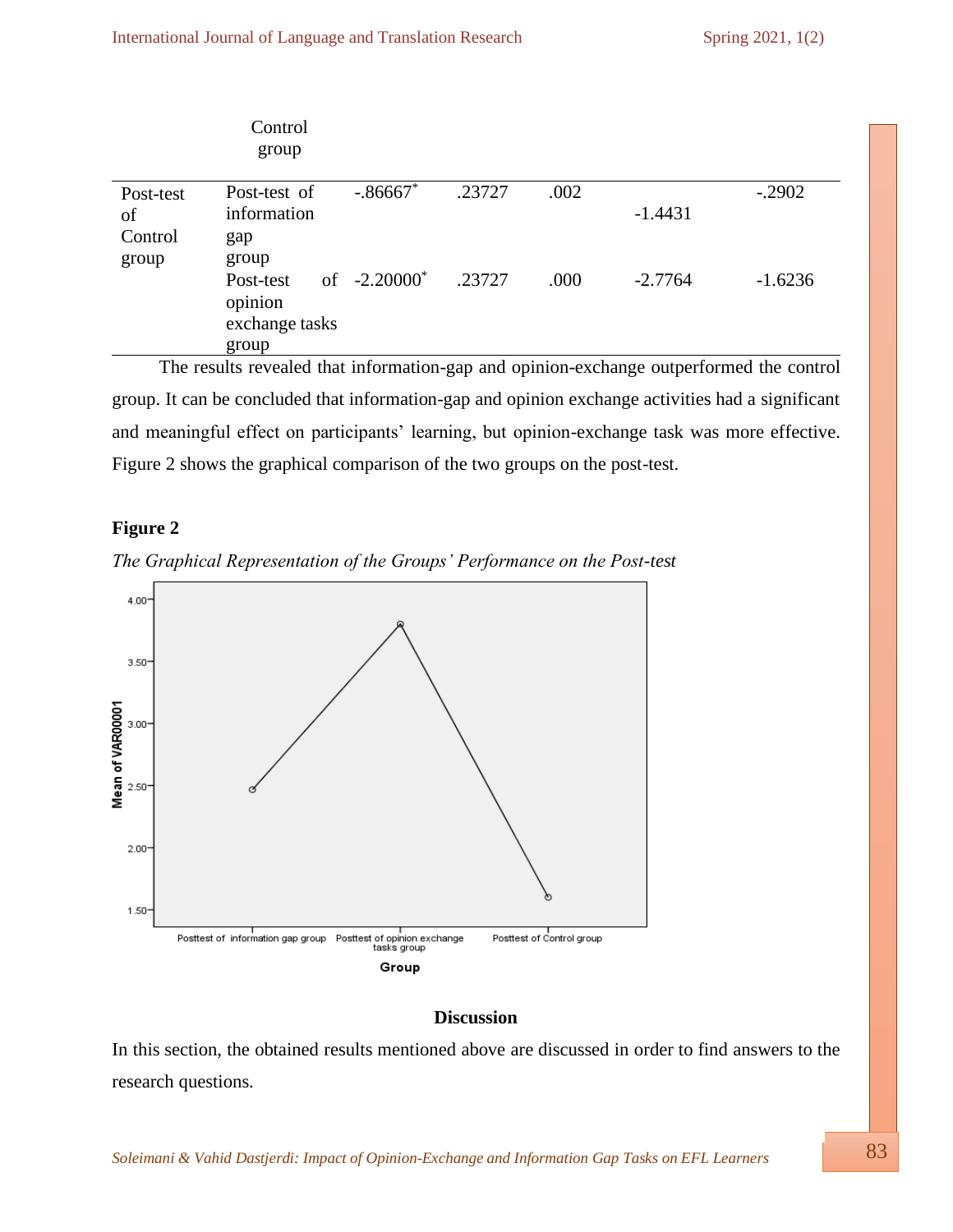#### **Addressing the First Research Question**

 The results revealed that the participants' WTC was enhanced, e.i. information-gap tasks were useful in improving the learners' WTC in EFL context. This is in line with a number of studies which have come to the conclusion that information-gap tasks have positive effect on enhancing teaching and learning practices. Fallahi et al. (2015), for instance, found that information-gap tasks were very effective on EFL learners' reading comprehension ability. The finding is also in line with that of Fatemipour and Mohammadi (2014)who specifically investigated the impact of using information-gap activities on improving EFL elementary learners' willingness to communicate. They reached a significant effect of these tasks on enhancing EFL learners' WTC, too. This finding of the present study also lends support to those of Kang and Pica (2006) who claimed that information gap tasks were a crucial component, and Fulmer (2010) who observed that significant differences exist between those who use tasks for enhancing theirwillingness to communicate in daily life and those who do not.

#### **Addressing the Second Research Question**

 Regarding the second research question, 'Do opinion-exchange tasks have any significant effect on Iranian EFL learners' WTC?', the obtained results proved to the positive and thus support the findings of previously-conducted studies. For example, Fallahi et al. (2015) revealed that the opinion-exchange task was very effective on reading ability for a few reasons. Marzban and Hashemi (2013) too concluded that opinion-exchange task boosts Iranian intermediate EFL learners speaking ability. They reported that students who used opinion-exchange tasks were more motivated and interested in speaking than the others.

#### **Addressing the Third Research Question**

 The results revealed that opinion-exchange task was more effective than information-gap task. This can be due to the belief that this type of task requires the learners' desire to speak their minds about a topic.So, the learners find the need to say something and this is where this need demands them to be more willing to communicate. The same finding was obtained in Fallahi et al.'s (2015) study which was carried out in an Iranian context to see if the impact of informationgap and opinion- exchange tasks have any effects on reading comprehension improvement of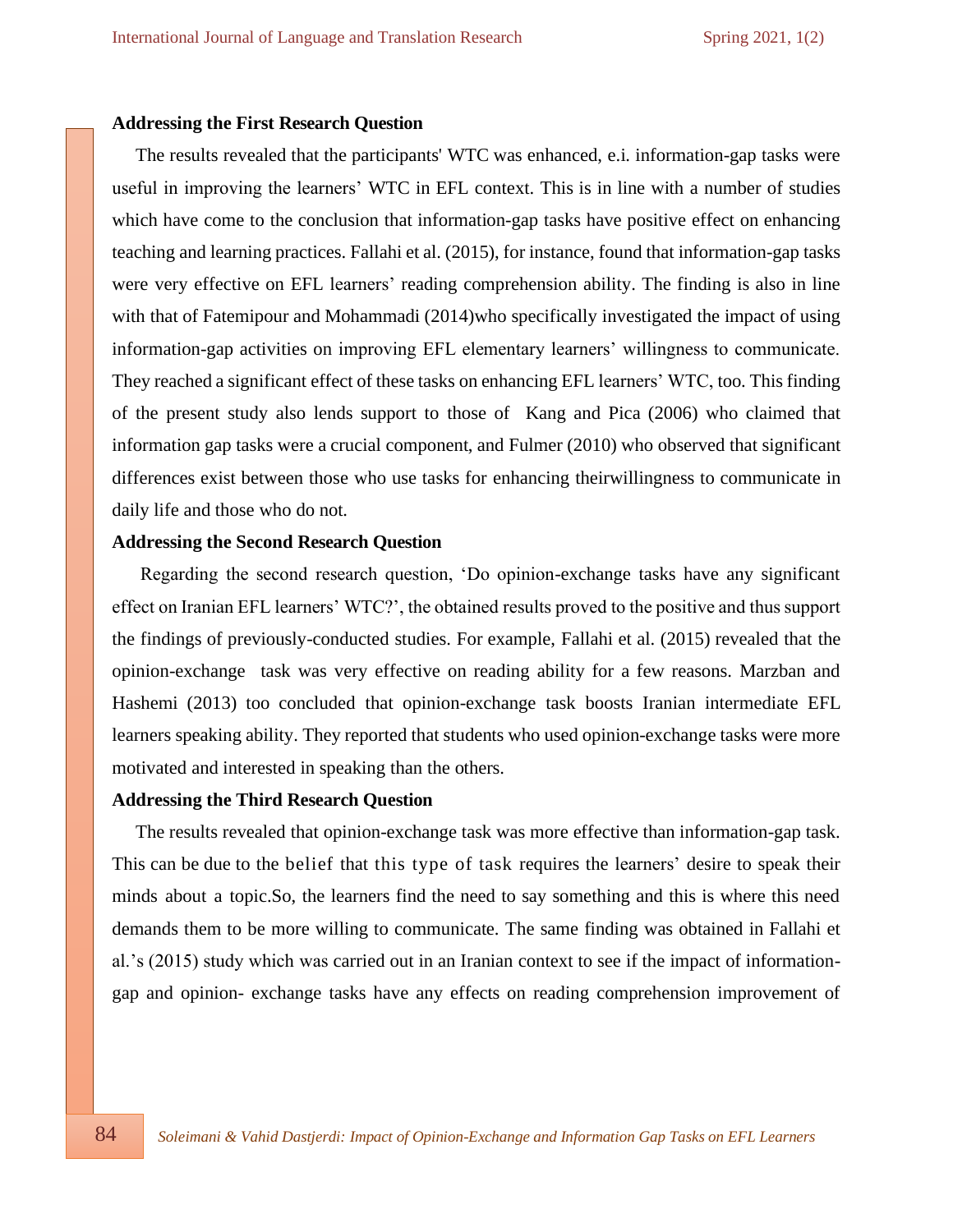Iranian EFL learner. These researchers found that opinion-exchange task was more effective than the information-gap task for a few reasons: They claimed that they observed real personal involvement, with an accompanying increase in confidence and fluency. Further, students talked about their opinions and preferences while at the same time wanted to convince their partners that their idea was the best idea.

#### **Conclusion**

The present study was an attempt to investigate the effects of two tasks proposed by TBLT scholars on Iranian EFL learners' willingness to communicate (WTC). According to the results, it was observed that the tasks under the study had positive impacts on the learners' willingness to communicate, and that through information-gap tasks, the participants demonstrated more willingness to communicate than members of the control group. Regarding the second type of task, i.e. opinion-exchange task, the participants showed far more willingness to communicate in the sense that they were too enthusiastic to speak their minds. Moreover, their attempt to advance in proposing their opinions was noteworthy. It was, in fact, revealed that they indicated far more willingness for communication than the participants of the other experimental group (informationgap group).

 The findings of this study can be taken into account by Iranian EFL teachers in taking tasks to their classrooms. They can be a help in making links between TBLT to promote EFL learners' willingness to communicate. Also, opinion-exchange tasks can be used by EFL teachers in classrooms with higher levels of proficiency, since these students are more proficient and have no problem speaking in English. In addition, the findings can be used by textbook designers and syllabus practitioners in incorporating tasks which better render communication. In so doing, they can use information-gap and opinion-exchange tasks since this study, along with previous studies, proved that they can result in fair amount of willingness to communicate. Moreover, teachers can use the present findings in their classroomst have a more dynamic environment which submit better results.

#### **References**

Akbarzadeh, M., & Narafshan, M. H. (2016). A Study on the Relationship between EFL Learners' anxiety and Willingness to Communicate in Language Classes. *International Journal of*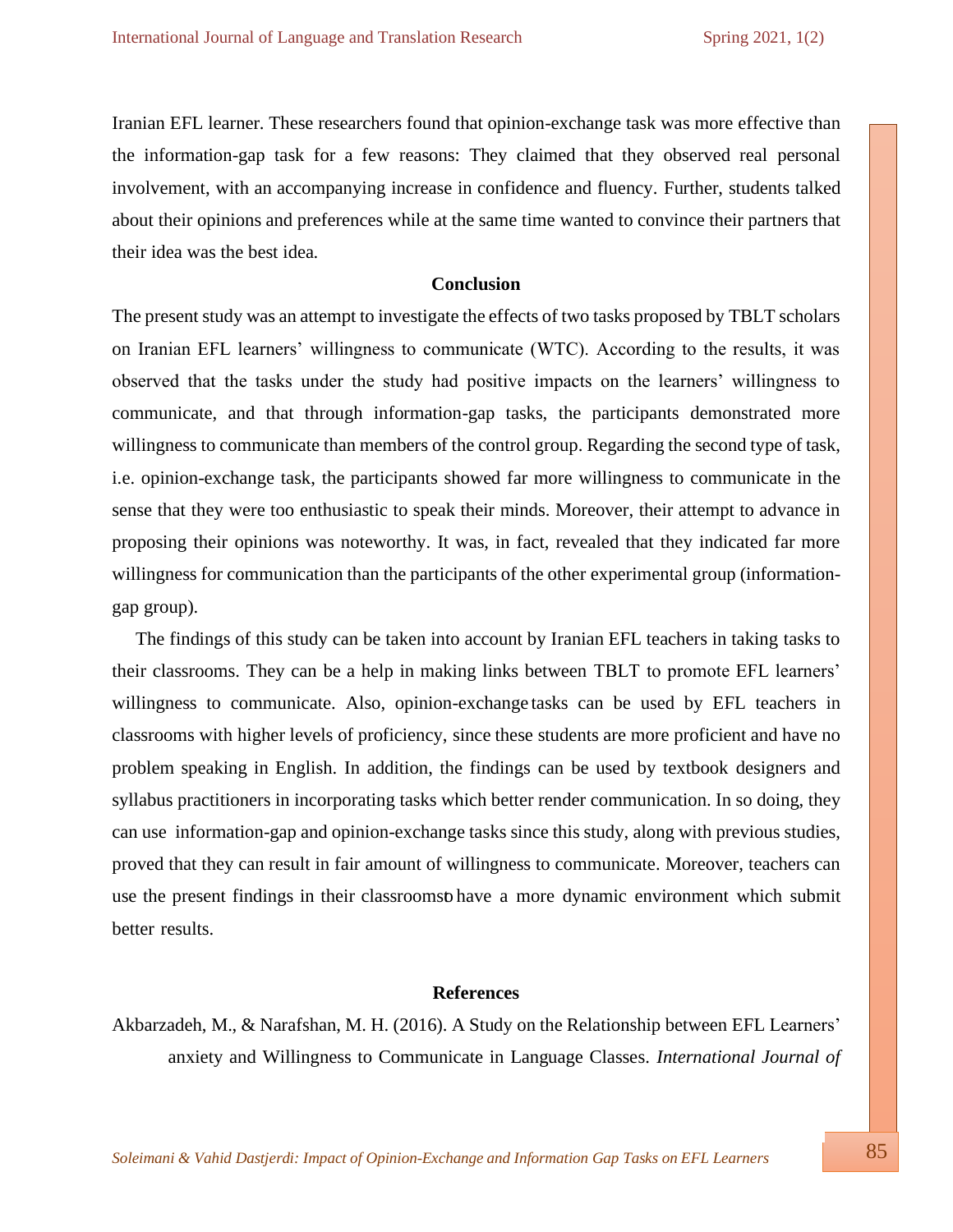*Language Learning and Applied Linguistics World, 11*(2), 73-85.

- Breen, M. P., Ed. (2001). *Learner Contributions to Language Learning: New Directions in Research Applied Linguistics and Language Study*. Routledge, England.
- Ellis, R. (2009). Task‐based language teaching: Sorting out the misunderstandings. *International Journal of Applied Linguistics*, *19*(3), 221-246.
- Ellis, R. (2009). The differential effects of three types of task planning on the fluency, complexity, and accuracy in L2 oral production. *Applied Linguistics*, amp 042.
- Fallahi, S., Malayeri, F. A., & Bayat, A. (2015). The Effect of Information-gap vs. Opinion- gap Tasks on Iranian EFL Learners' Reading Comprehension.
- Fatemipour, H., & Nourmohammadi, A. (2014). The impact of using information-gap activities on improving EFL elementary learners' willingness to communicate. *Social Research Quarterly*, *6*(4), 109-123.
- Jahanshahi, E. (2013). *The Effect of Group Work on Learners' Willingness to Communicate in EFL* (Doctoral dissertation, Shahid Rajaee Teacher Training University).
- MacIntyre, P. D., Baker, S. C., Clément, R., & Conrod, S. (2001). Willingness to communicate, social support, and language-learning orientations of immersion students. *Studiesin second language acquisition*, *23*(03), 369-388.
- MacIntyre, P. D., Dörnyei, Z., Clément, R., & Noels, K. A. (1998). Conceptualizing willingness to communicate in a L2: A situational model of L2 confidence and affiliation. *The Modern Language Journal*, *82*(4), 545-562.
- Maftoon, P., & Sarem, S. N. (2013). Gender and Willingness to Communicate.*Iranian Journal of Language Issues (IJLI)*, *1*(1).
- Marzban, A., & Hashemi, M. (2013). The Impact of Opinion-gap Tasks on the Speaking of Iranian Intermediate EFL Learners. *Procedia-Social and Behavioral Sciences*, *70*, 943-948.
- Montasseri, Z., & Razmjoo, S. A. (2015). The Effect of Using Competitive and Cooperative Teaching on the WTC of Iranian EFL Learners. *International Journal of Language and Applied Linguistics*, *1*(3), 54-61.

Murad, T. M., & Smadi, O. (2009). *The effect of task-based language teaching on developing*